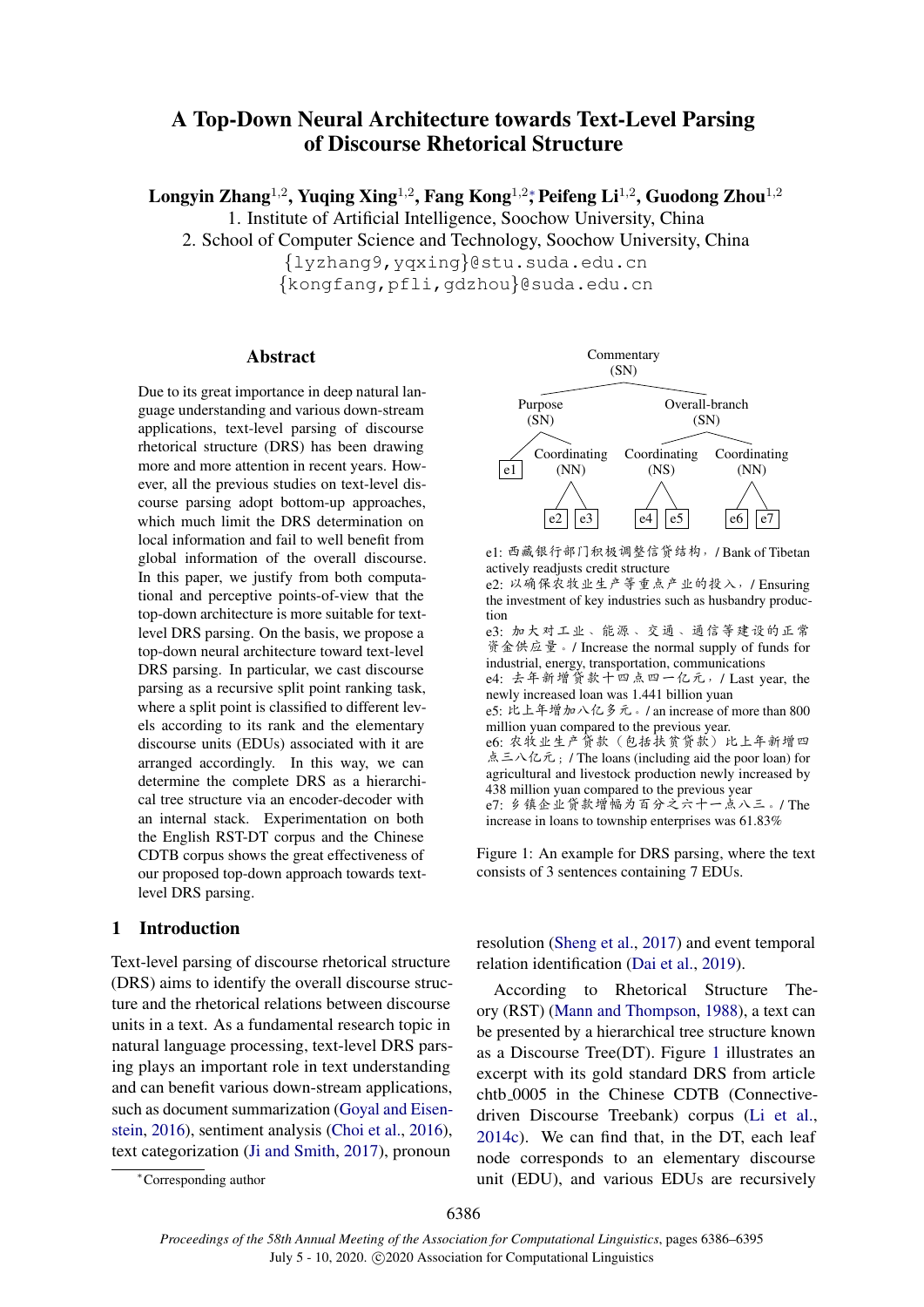combined into high level larger discourse units in a bottom-up fashion. In this example, 7 EDUs are connected by 6 rhetorical relations, while in each non-terminal node, the rhetorical relation and the nuclearity type are labeled. Correspondingly, text-level DRS parsing consists of three components, i.e., bare DRS generation (hierarchical span determination), rhetorical nuclearity determination and rhetorical relation classification.

During the past decade, text-level DRS parsing has been drawing more and more attention and achieved certain success (Hernault et al., 2010; Joty et al., 2013; Feng and Hirst, 2014; Ji and Eisenstein, 2014; Heilman and Sagae, 2015; Li et al., 2016; Braud et al., 2017; Yu et al., 2018). However, all the previous studies on text-level DRS parsing adopt bottom-up approaches. That is, adjacent EDUs are recursively combined into high-level larger text spans by rhetorical relations to form a final discourse tree in a bottom-up way. In this paper, we justify that compared with a bottom-up approach, a top-down approach may be more suitable for textlevel DRS parsing from two points-of-view,

- From the computational view, only local information (i.e., the constructed DRS subtrees and their context) can be naturally employed to determine the upper layer structure in the bottom-up fashion. Due to the overwhelming ambiguities at the discourse level, global information, such as the macro topic or structure of the discourse, should be well exploited to restrict the final DRS, so as to play its important role. From the computational view, a top-down approach can make better use of global information.
- *•* From the perceptive view, when people read an article or prepare a manuscript, they normally go from coarse to fine, from general to specific. That is, people tend to first have a general sense of the theme of the article, and then go deep to understand the details. Normally, the organization of the article is much limited by its theme. For text-level DRS parsing, a top-down approach can better grasp the overall DRS of a text and conform to the human perception process.

Additionally, just noted as Li et al. (2014c), they employed a top-down strategy in the Chinese CDTB annotation practice. That is, a top-down approach is consistent with the annotation practice of a DRS corpus. In this paper, we propose a topdown neural architecture to text-level DRS parsing. In particular, we cast top-down text-level DRS parsing as a recursive split point ranking task, where various EDUs associated with split points are arranged in different levels according to the rank of the split point. In this way, we can determine the complete DRS as a hierarchical tree structure via an encoder-decoder with an internal stack. It is worthwhile to mention that, at each time step, we use the Biaffine Attention mechanism (Dozat and Manning, 2017) to compute the attention vector and determine the next split point, along with the corresponding nuclearity and relation jointly.

# 2 Related Work

In the literature, previous studies on text-level discourse parsing can be classified into two categories, probabilistic CKY-like approaches (Hernault et al., 2010; Joty et al., 2013; Feng and Hirst, 2014; Li et al., 2014a, 2016) and transition-based approaches (Li et al., 2014b; Ji and Eisenstein, 2014; Heilman and Sagae, 2015; Wang et al., 2017; Braud et al., 2017; Yu et al., 2018).

Probabilistic CKY-like approaches normally exploit various kinds of lexical, syntactic and semantic features to compute the probability of the relation between the EDUs, and select the two EDUs with the highest relational probability to merge into one text span. In this way, the final discourse tree is generated. Recently, various deep learning models are employed to capture hidden information to compute the relational probability, e.g. recursive deep models (Li et al., 2014a), and attention-based hierarchical neural network models (Li et al., 2016). As an alternative, transition-based approaches employ the dependency structure to directly represent the relations between EDUs. Li et al. (2014b) first build a discourse dependency treebank by converting the RST-DT corpus and then apply graph based dependency parsing techniques to discourse parsing. Ji et al. (2014) propose a shift-reduce discourse parser using a representation learning approach to achieve the state-of-the-art performance. Wang et al. (2017) propose a pipelined two-stage parsing approach. First, a transition-based model is employed to parse a bare discourse tree. Then, an independent relation labeller is adopted to determine discourse relations. Braud et al. (2017) present two variants of transition-based discourse parsing using a feedforward neural network model. Yu et al. (2018) build a transition based RST parser with implicit syntactic features. In particular, the information of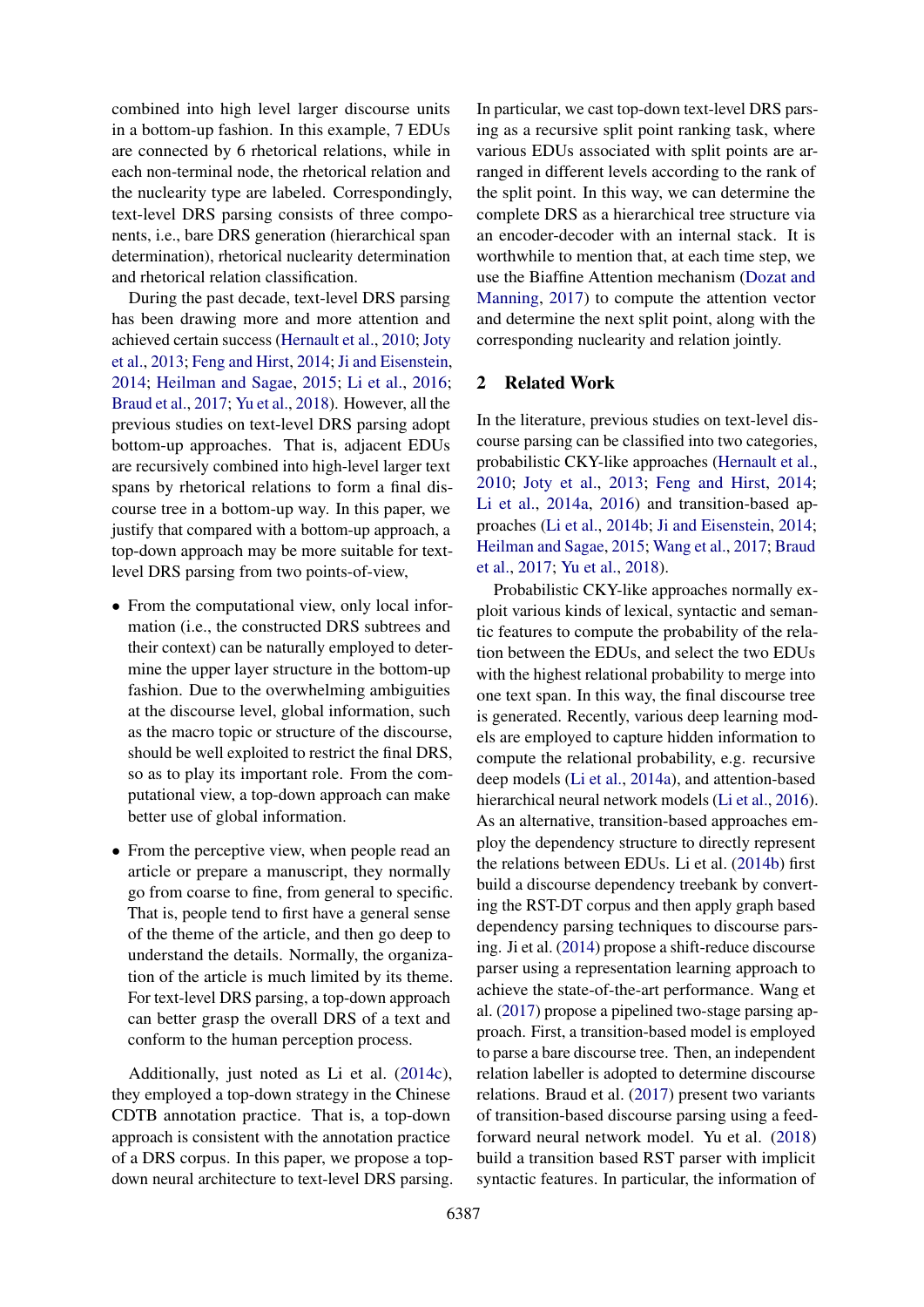sentence boundaries and paragraph boundaries is embedded as additional features.

It is worthwhile to emphasize that, all the above studies on text-level discourse parsing employ the bottom-up approaches. So far, only Lin et al. (2019) and Liu et al. (2019) make the preliminary explorations on constructing sentence-level DTs in a top-down fashion. Lin et al. (2019) proposed a framework for both the EDU segmenter and the sentence-level discourse parser uniformly. Following the work of Lin et al. (2019), Liu et al. (2019) proposed hierarchical pointer network for better dependency and sentence-level discourse parsing. However, both studies consider merely sentencelevel discourse parsing. While it is simple but effective to encode entire sentence sequentially, entire text-level discourse larger than sentence, such as paragraph and document, is obviously much more complicated. Statistics on the RST-DT corpus show each sentence only contains 2.5 EDUs on average while each document contains 55.6 EDUs on average. The representation for large text span can impact the parsing performance very much.

In this paper, we present a top-down neural architecture to text-level discourse rhetorical structure parsing. Different from Lin et al. (2019) and Liu et al. (2019), we propose a hierarchical discourse encoder to better present the text span using both EDUs and split points. Benefiting from effective representation for large text spans, our text-level discourse parser achieves competitive or even better results than those best reported discourse parsers either neural or non-neural with hand-engineered features.

## 3 Top-down Neural Architecture

Our top-down neural architecture consists of three parts, i.e., EDU Encoder, Split Point Encoder and Attention-based Encoder-Decoder. Among them, the EDU encoder and the split point encoder are responsible for representing the EDUs and the split points, respectively. Different from Lin et al. (2019) and Liu et al. (2019), we combine the representation of both EDUs and split points hierarchically to better represent the text span rather than only using the representation of the last EDU as the representation of the text span. In this way, the global information can be exploited for our text-level discourse parsing. In the following, we take Figure 1 as the example to illustrate the architecture.



Figure 2: Architecture of the EDU encoder.

#### 3.1 EDU Encoder

Figure 2 shows the procedure of the EDU Encoder.

For a given discourse  $D = \{E_1, \ldots, E_N\},\$ where *N* means the number of EDUs,  $E_k$  is the *k*th EDU. The EDU encoder is responsible for encoding each EDU. For  $\forall E_k \in D$ ,  $E_k =$  $\{w_1, w_2, \ldots, w_n\}$ , where  $w_i$  means the *i*th word of  $E_k$  and *n* is the number of words, we first concatenate the word embedding and the POS embedding for each word. Then, the combined vectors are fed into the bi-directional GRU network (Cho et al., 2014). The output of the *i*th word is  $h_i$ , and the last states of BiGRU in both directions are denoted as  $h_{\vec{s}}$  and  $h_{\vec{s}}$  (i.e.,  $h_{\vec{s}} = h_{\vec{n}}$ ,  $h_{\vec{s}} = h_{\vec{1}}$ ).

Considering the different importance of each word in a given EDU, we employ a self-attention mechanism to calculate the weight of each word. Eq 1 shows the weight calculation formula, where we take the dot product of a learnable vector *q* and *h<sup>i</sup>* as the weight of the *i*th word in the EDU.

$$
w_i = \frac{q^T h_i}{\sum q^T h_j} \tag{1}
$$

In this way, we can achieve the encoding *hek* of the *k*th EDU in given discourse *D*.

$$
h_{ek} = \left[\begin{array}{c} h_{\vec{s}} \\ h_{\vec{s}} \end{array}\right] + \sum w_i h_i \tag{2}
$$

#### 3.2 Split Point Encoder

In this paper, we call the split position between any two EDUs the split point. A discourse containing *n* EDUs has  $n-1$  split points. For example, Figure 1 contains 7 EDUs and 6 split points. The split point encoder is responsible for encoding each split point. In our model, we use the both EDUs on the left and right sides of the split point to compute the split point representation.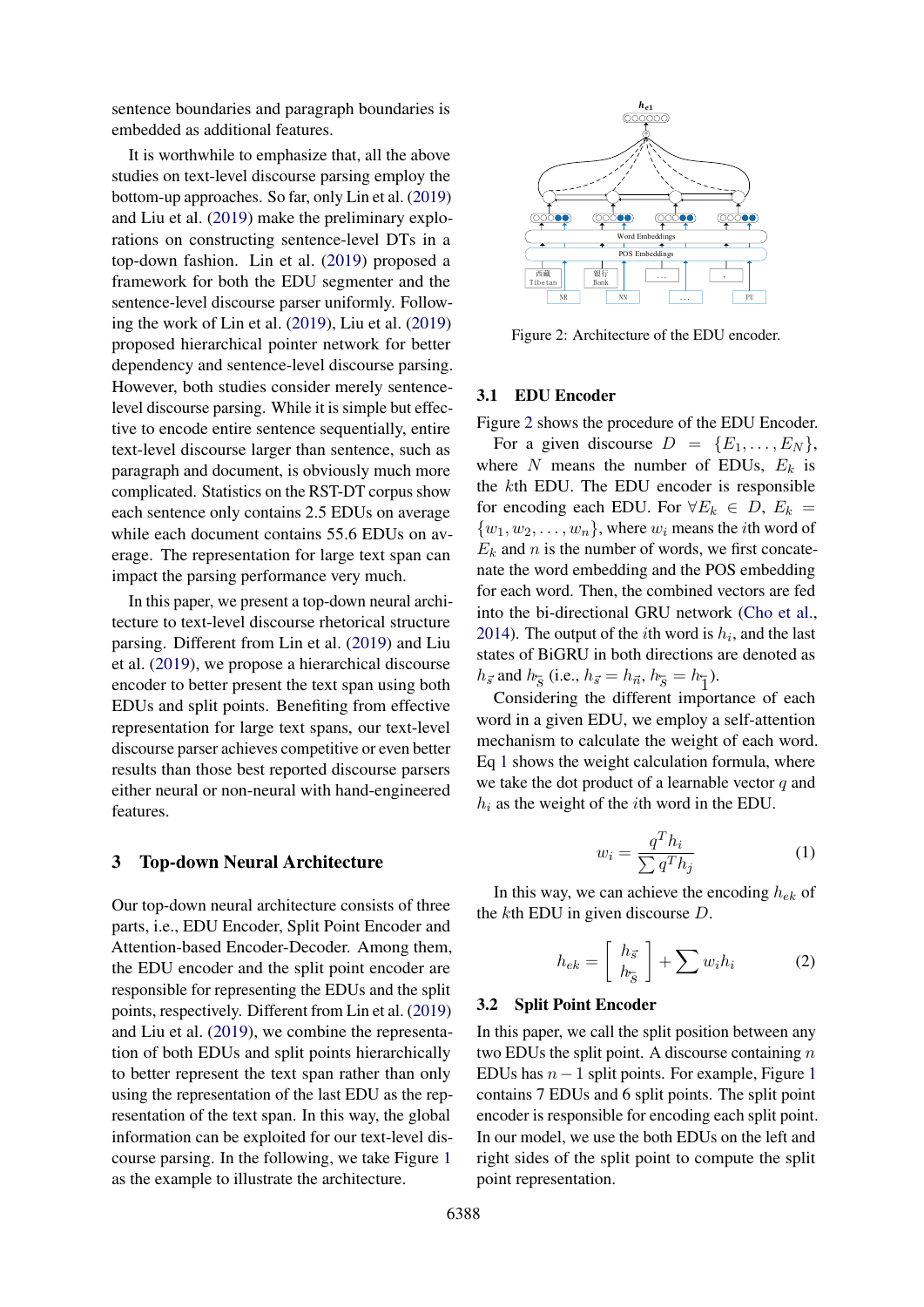

Figure 3: Architecture of the split point encoder.

After encoding each EDU using the EDU en*e*  $\frac{e}{2}$   $\frac{e}{2}$   $\frac{e}{2}$   $\frac{e}{2}$   $\frac{e}{2}$   $\frac{e}{2}$   $\frac{e}{2}$   $\frac{e}{2}$   $\frac{e}{2}$   $\frac{e}{2}$   $\frac{e}{2}$   $\frac{e}{2}$   $\frac{e}{2}$   $\frac{e}{2}$   $\frac{e}{2}$   $\frac{e}{2}$   $\frac{e}{2}$   $\frac{e}{2}$   $\frac{e}{2}$   $\frac{e}{2}$   $\frac{e}{2}$   $\frac{e}{2}$  $h_e = \{h_{e1}, \ldots, h_{eN}\}$ , which are further fed into  $\alpha_e = \{i_e, \ldots, i_{eN}\}\,$ , when the radiate red model is a bi-directional GRU network to get the final sequence of encoded EDUs  $h'_e = \{h'_{e1}, \ldots, h'_{eN}\}.$  $\frac{1}{2}$  the EDU set as sequence as sequence as sequence as sequence as  $\frac{1}{2}$  of  $\frac{1}{2}$ 

For the convenience of calculation, we first add two additional zero vectors on the start and end of the EDU sequence as stubs. Then, we use a convolutional network to compute the final split point representation. Here, the width of the convolution kernel is set to 2, and the Rectified Linear Unit (*ReLU*) activation function is employed to map the input  $h'_e = \{h'_{e0}, h'_{e1}, \dots, h'_{eN}, h'_{e(N+1)}\}$ to the output  $h_s = \{h_{s0}, h_{s1}, \ldots, h_{sN}\}.$ 

Figure 3 takes the example as shown in Fig-If the 8 split the stample as shown in Figure 1 to demonstrate the working procedure of the *f h*  $\alpha$  *b demonstrate the working procedure of the split point encoder. The input is the achieved 7* EDU encoding results during the EDU encoder stage, i.e., the vector sequence  $\{h_{e1} \dots h_{e7}\}$ . The output is the 8 split point representation vectors  $\{h_{s0} \dots h_{s7}\}$ , where, the first and last vectors are just stubs and the remaining 6 vectors are meaningful outputs for following stages.  $\frac{1}{100}$  studies and the remaining  $\frac{1}{100}$  vectors are meaning-

# 3.3 Attention-based Encoder-Decoder on Split Point Ranking  $\frac{1}{2}$  the predicted discourse parameters  $\frac{1}{2}$

After achieving the representation of each split point, an encoder-decoder with an internal stack is  $emploved$  to rank the split points and indirectly get the predicted discourse parse tree.

 $\frac{1}{2}$  Figure 4 shows the complete encoder-decoder framework, where the left part shows the encoder. Here, the achieved split point representation vectors  $h_s = \{h_{s0}, h_{s1}, \ldots, h_{sN}\}\$  are fed into a bidirectional GRU network to get the output  $h_{se}$  =  ${h_{se0}, h_{se1}, \ldots, h_{seN}}$ . At the same time, the combination of the last states of the bi-directional GRU network in both directions are taken as the initial state of the decoder. During the decoder stage, a  $\frac{1}{2}$  achieved spin point representation vectors  $\frac{1}{2}$ 



Figure 4: A parsing example of the attention-based encoder-decoder.

uni-directional GRU network with an internal stack is employed for our discourse parser. Initially, the stack contains only one element, i.e., the index pair of the first and the last split points of the complete discourse  $(0, N)$ . At each decoding step, the index pair of the boundary split points is first popped from the top of the stack. Suppose the index pair is  $(l, r)$  at the *j*th step. Then, the encoding output *hsel* and *hser* are concatenated to form the input of the decoder. While the decoder output at the *j*th step represented by  $h_{di}$ . After that, we adopt the Biaffine Attention mechanism to the encoder output corresponding to the split points between the boundary split points (i.e.,  $h_{sem}$ ,  $\forall m, l \leq m \leq r$ ) and the decoder output  $h_{di}$ . Finally, the split point with the largest score is selected as the final result of this time. If there are still unselected split points for the new text spans formed by this decision, they are pushed onto the stack for following steps.

Figure 4 shows the parsing steps of the example shown in Figure 1. Here, the arrows in red indicate the selected split points at each time step. *hse*<sup>0</sup> and *hse*<sup>7</sup> represent the start and end points of the given discourse, and do not participate in the split point selection during decoding. In particular, the stack is first initialized with containing only one element (0*,* 7). That is, all EDUs form a complete text span at the very beginning, and we feed the concatenated vector  $[h_{e0}; h_{e7}]$  into the decoder to achieve the output  $h_{d1}$ . Then, the weight is computed using  $h_{d1}$  and the results of the encoder corresponding to the 6 split points between the number 0 and the number 7, i.e., *hse*<sup>1</sup> *...hse*6. In this example, since the split point 3 has the largest weight, the text span is split into two parts, i.e.,  $(0, 3)$  and  $(3, 7)$ . Because there are still unselected split points in the text span  $(0, 3)$  and  $(3, 7)$ , we push them onto the stack. In this way, we get one split point at each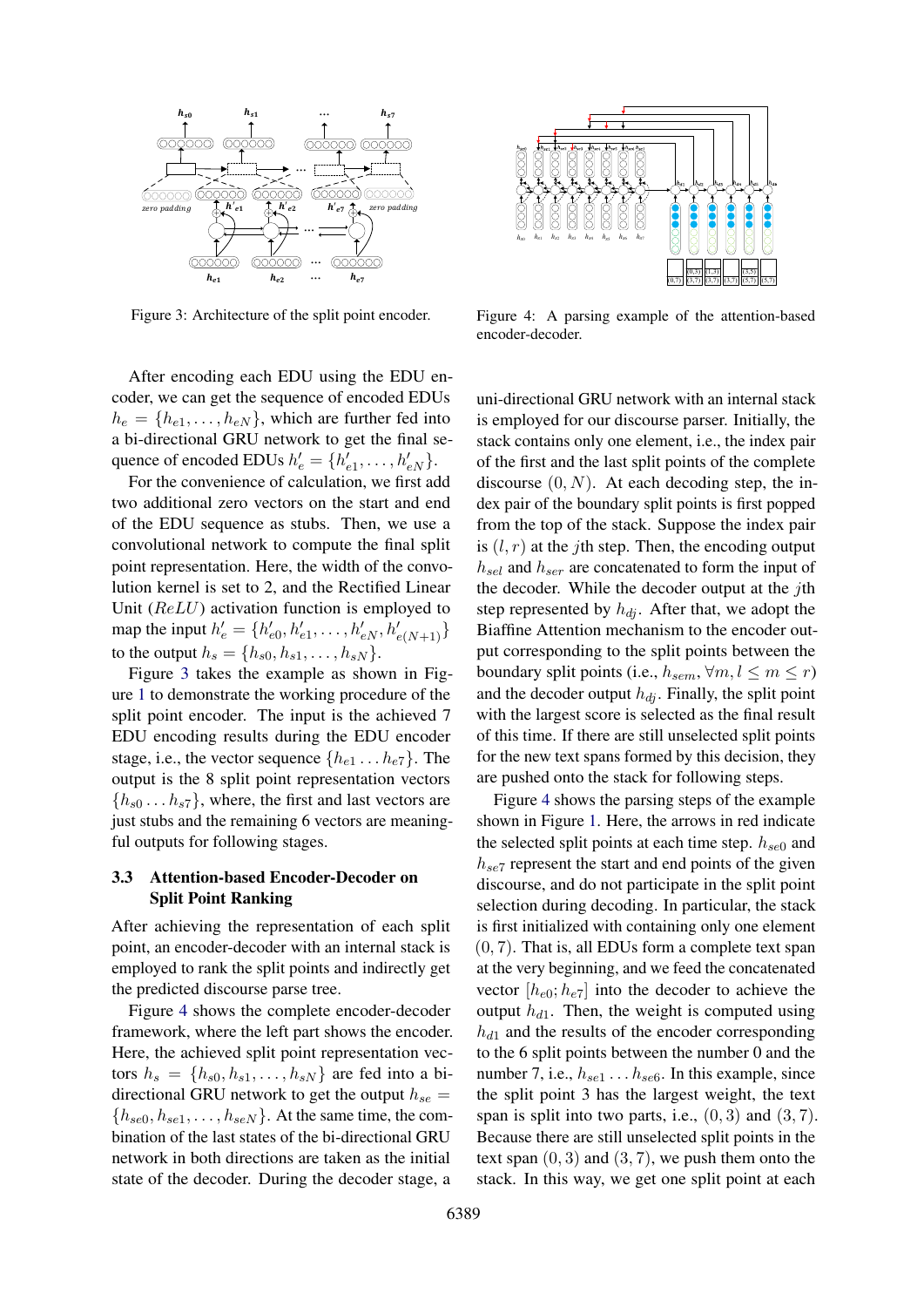step. After six iterations, the complete discourse rhetorical tree is built.

# 3.4 Biaffine Attention on Text-level DRS Parsing

After achieving the split point representation, we adopt the Biaffine Attention mechanism to determine the split point, nuclearity and discourse relation jointly. Since applying smaller multi-layer perceptrons (MLPs) to the recurrent output states before the biaffine classifier has the advantage of stripping away information not relevant to the current decision, we first employ a one-layer perceptron to the output vectors of the encoder *hsei* and the decoder  $h_{di}$  with  $ReLU$  as its activation function. The converted vectors are denoted by  $h'_{\text{sei}}$ and  $h'_{dj}$ . Then, we compute the biaffine attention score function.

$$
s_j^i = h'_{sei}^T Wh'_{dj} + Uh'_{sei} + Vh'_{dj} + b;
$$
  
 
$$
W \in \mathbb{R}^{m \times k \times n}, U \in \mathbb{R}^{k \times m}, V \in \mathbb{R}^{k \times n}, s_j^i \in \mathbb{R}^k
$$
 (3)

where *W, U, V, b* are parameters, denoting the weight matrix of the bi-linear term, the two weight vectors of the linear terms, and the bias vector, respectively,  $s_j^i$  means the score of the *i*th split point over different categories, and the *k* denotes the number of categories (for split point determination,  $k = 1$ ; for nuclearity determination,  $k = 3$ ; for discourse relation classification,  $k = 18$  in English and  $k = 16$  in Chinese). In this way, we can determine the split point, nuclearity and discourse relation jointly.

From Eq. 3, we can find that the biaffine attention score function contains three parts, the encoding output, the decoding output, and the combination of the encoder and the decoder in a bilinear way. Among them, the encoding output can be viewed as the information about the current split point, while the decoding output indicates the information about the boundary points and the historical split point.

# 3.5 Model Training

In comparison with transition-based approaches, our approach can not only maintain a linear parsing time, but also perform batch training and decoding in parallel. In particular, we optimize our discourse parsing model using the Negative Log Likelihood Loss (NLL Loss), which consists of three parts, i.e., the Split Point Prediction Loss (*Ls*), the Nuclearity Prediction Loss (*Ln*), and the Relation Prediction Loss  $(L_r)$ . Among them, the split point prediction loss is used to maximize the probability of selecting the correct split point at each decoding step. Here, we use Eq. 4 to compute the loss, assuming that the correct split point number at the *i*th step of the decoder is *j*.

$$
L_s = \sum_{batch\ steps} -\log(\hat{p}_i^s | \theta)
$$
 (4)

$$
\hat{p}_i^s = \frac{s_{i,j}^{split}}{\sum s_i^{split}} \tag{5}
$$

Similarly, the Nuclearity Prediction Loss and the Relation Prediction Loss are to maximize the probability of correct nuclear position and discourse relation for each correct split point determined by the decoder respectively. Since the convergence speed of these three parts is different during the training process, we take the combined one (Eq. 6) as the final loss function and adjust the parameters on the development set.

$$
L = \alpha_s L_s + \alpha_n L_n + \alpha_r L_r \tag{6}
$$

## 4 Experimentation

In this section, we systematically evaluate our topdown text-level discourse parser.

### 4.1 Experimental Setting

## 4.1.1 Datasets

In this paper, we employ both the English RST Discourse Treebank (RST-DT) (Carlson and Marcu, 2001) and the Chinese Connective-driven Discourse TreeBank (CDTB) (Li et al., 2014c) as the benchmark data sets.

In an RST-style discourse tree, the leaf nodes are non-overlapping text spans called elementary discourse units (EDUs), and internal nodes are the concatenation of continuous EDUs. Adjacent nodes are related through particular discourse relations to form a discourse subtree, which is related to other adjacent nodes in the tree structure. In this way, the hierarchical tree structure is established. The English RST-DT corpus is annotated under the framework of RST. Each document is represented as one DT. It consists of 385 documents (347 for training and 38 for testing) from the Wall Street Journal. We randomly select 34 documents from the training set as our development set.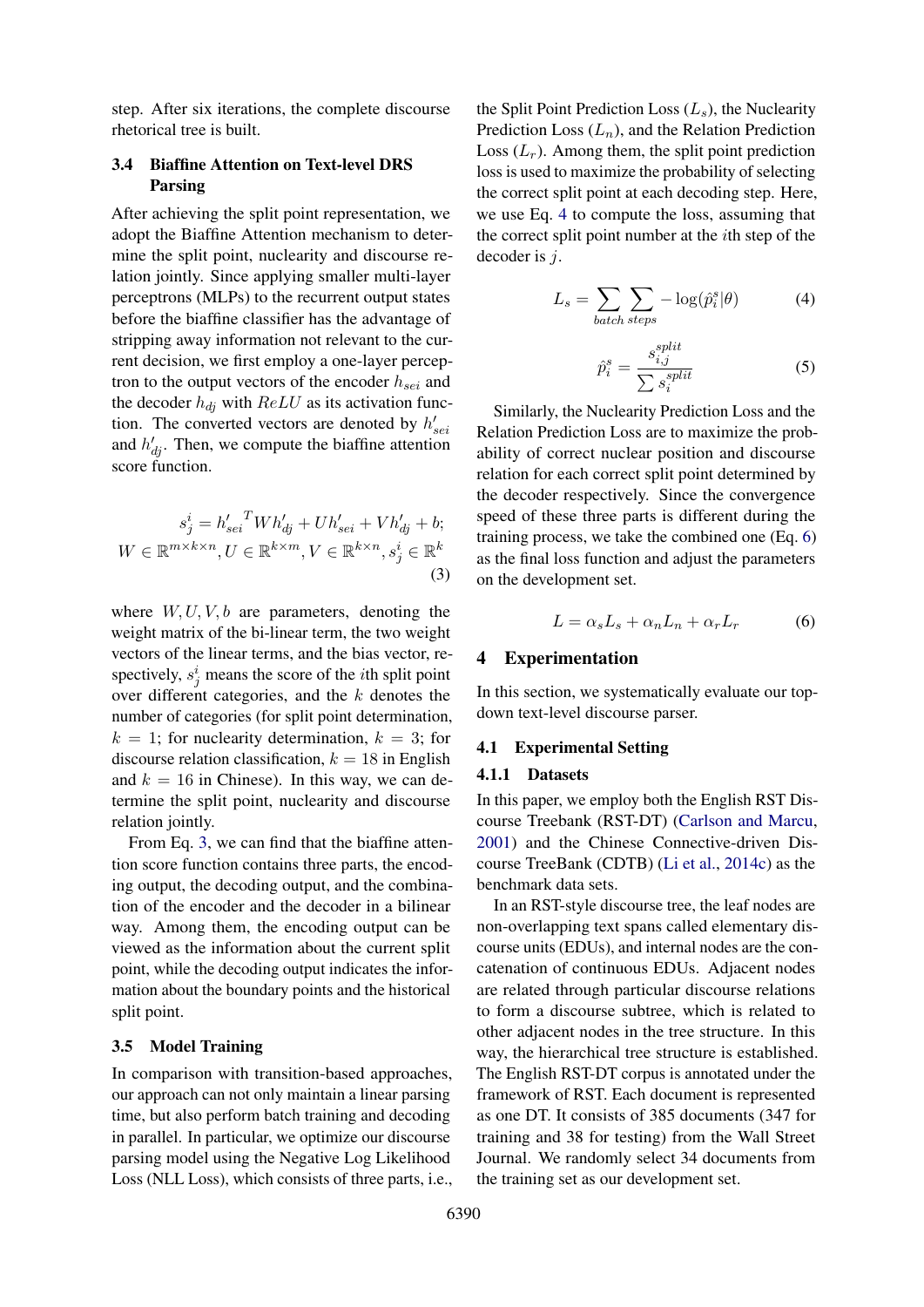| Parameter                                 | English | Chinese |
|-------------------------------------------|---------|---------|
| <b>POS</b> Embedding                      | 30      | 30      |
| EDU Encoder BiGRU                         | 256     | 256     |
| Encoder BiGRU                             | 256     | 256     |
| Decoder GRU                               | 512     | 512     |
| bi-directional GRU                        | 256     | 256     |
| uni-directional GRU                       | 512     | 512     |
| Dropout                                   | 0.2     | 0.33    |
| <b>Split Point Biaffine Attention MLP</b> | 64      | 64      |
| Nuclear Biaffine Attention MLP            | 64      | 32      |
| <b>Relation Biaffine Attention MLP</b>    | 64      | 128     |
| Epoch                                     | 20      | 20      |
| <b>Batch Size</b>                         | 10      | 64      |
| Learning Rate                             | 0.001   | 0.001   |
| $\alpha_s$                                | 0.3     | 0.3     |
| $\alpha_n$                                | 1.0     | 1.0     |
| $\alpha_r$                                | 1.0     | 1.0     |

Table 1: Experimental parameter settings.

The Chinese CDTB corpus is motivated by taking both advantages of the English RST-DT corpus (e.g. the tree structure, the nuclearity representation) and the PDTB corpus (e.g., the connectivedriven predict-argument structure) (Prasad et al., 2008). In the Chinese CDTB corpus, each paragraph is marked as a Connective-driven Discourse Tree (CDT), where its leaf nodes are EDUs, its intermediate nodes represent (insertable) connectives (i.e., discourse relations), and EDUs connected by connectives can be combined into higher level discourse units. Currently, the Chinese CDTB corpus consists of 500 newswire articles, which are further divided into 2336 paragraphs with a CDT representation for one paragraph and 10650 EDUs in total. We divide the corpus into three parts, i.e., 425 training documents containing 2002 discourse trees and 6967 discourse relations, 25 development documents containing 105 discourse trees and 396 discourse relations, 50 test documents containing 229 discourse trees and 993 discourse relations.

#### 4.1.2 Evaluation Metrics

To evaluate the parsing performance, we use three standard ways to measure the performance: unlabeled (i.e., hierarchical spans) and labeled (i.e., nuclearity and relation) F-scores.

Same as previous studies, we evaluate our system with gold EDU segmentation and binarize those non-binary subtrees with right-branching. We use the 18 fine-grained relations defined in (Carlson and Marcu, 2001) and the 16 fine-grained relations defined in (Li et al., 2014c) to evaluate the relation metric for English and Chinese respectively. In order to avoid the problem that the per-

|           | <b>Systems</b>                   |      | Bare Nuc  | - Rel | Full |
|-----------|----------------------------------|------|-----------|-------|------|
|           | Top-down(Ours)                   | 67.2 | 55.5 45.3 |       | 44.3 |
| EN        | Ji&Eisenstein(2014) <sup>+</sup> | 64.1 | 54.2      | 46.8  | 46.3 |
|           | Feng&Hirst $(2014)^+$            | 68.6 | 55.9      | 45.8  | 44.6 |
|           | Li et al. $(2016)^+$             | 64.5 | 54.0      | 38.1  | 36.6 |
|           | Braud et al.(2016)               | 59.5 | 47.2      | 34.7  | 34.3 |
|           | Braud et al. $(2017)^*$          | 62.7 | 54.5      | 45.5  | 45.1 |
| <b>CN</b> | $Top-down(Ours)$                 |      | 85.2 57.3 | 53.3  | 45.7 |
|           | Sun&Kong(2018)(Dup)              | 84.8 | 55.8      | 52.1  | 47.7 |

Table 2: Performance Comparison.(Bare, bare DRS generation. Nuc, nuclearity determination. Rel, rhetorical relation classification. Full, full discourse parsing. The sign  $+$  means the systems with additional handcrafted features including syntactic, contextual and so on,  $*$  means with additional cross-lingual features.)

formance with RST-Parseval evaluation (Marcu, 2000) looks unreasonably high, we follow Morey et al. (2018), which adopts the standard Parseval procedure. For fair comparison, we report microaveraged *F*<sup>1</sup> scores by default.

## 4.1.3 Hyper-parameters

We use the word embedding representation based on the 300D vectors provided by Glove  $(2014)^1$  and Qiu(2018) for English and Chinese respectively, and do not update the weights of these vectors during training, while the POS embedding uses the random initialization method and is optimized with our model. We fine-tune the hyper-parameters on the development set as shown in Table 1.

#### 4.2 Experimental Results

#### 4.2.1 Overall Performance

First, Table 2 compares the detailed performance of our top-down discourse parser with the state-ofthe-art on gold standard EDUs.

For English RST-style text-level discourse parsing, we evaluate our top-down discourse parser on the RST-DT corpus and compare our model with five state-of-the-art systems as mentioned in Morey (2018) using the same evaluation metrics.<sup>2</sup>

• Ji and Eisenstein (2014), a shift-reduce parser that learns the representation of discourse units

<sup>&</sup>lt;sup>1</sup>Impact of other pre-trained word embedding is limited. For example, ELMo can improve the full-score about 0.6%.

<sup>2</sup> We evaluate the discourse parsers proposed by Lin et al. (2019) and Liu et al. (2019) in text-level discourse parsing. However, their achieved performances are much lower than the state-of-the-art systems. The main reason is that their proposed encoders are tailored to small text spans in sentencelevel discourse parsing and are not suitable for large text spans in text-level discourse parsing. In following experiments, we no longer compare our system with them.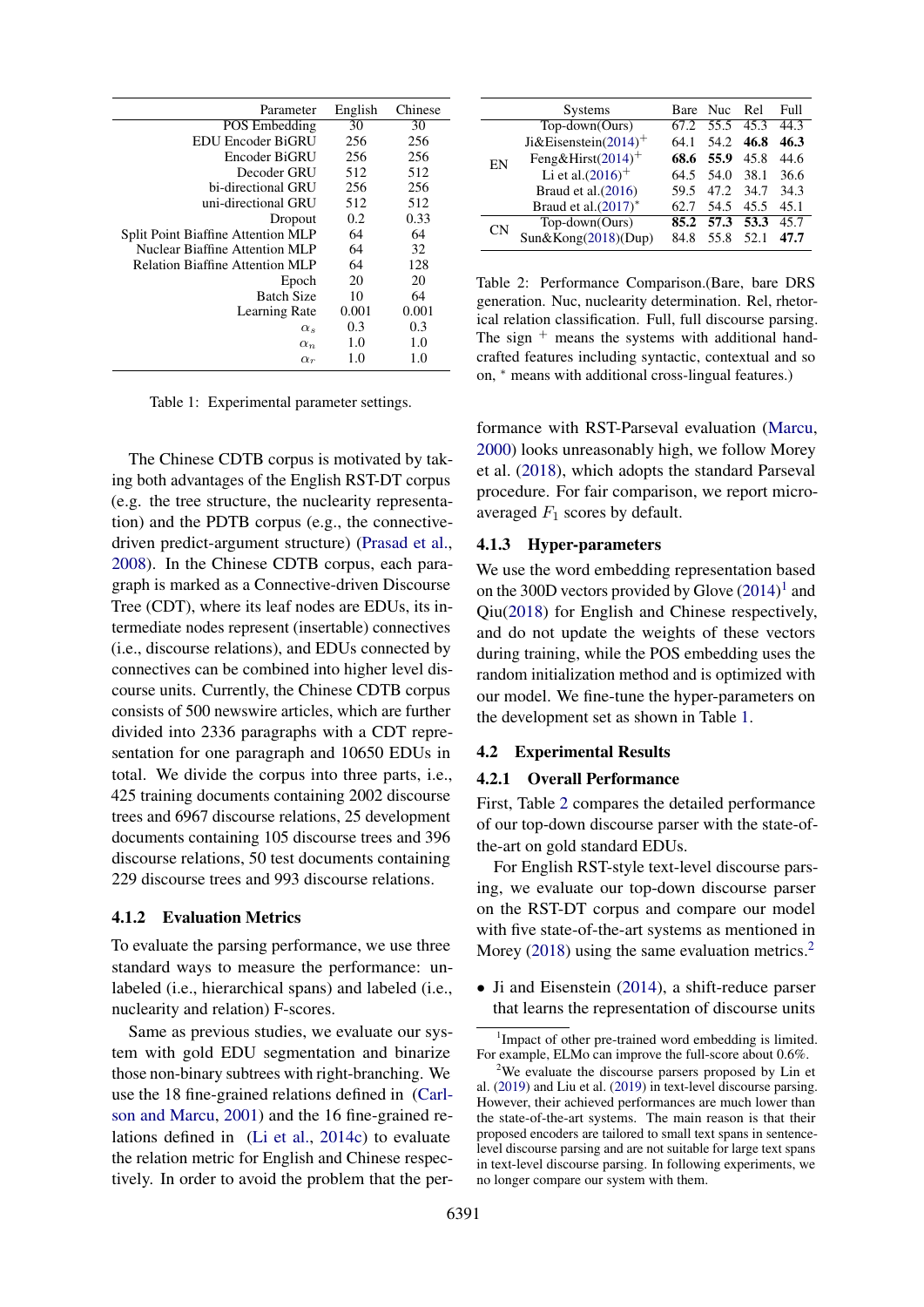and trains an SVM classifier jointly with a lot of hand-crafted features.

- Feng and Hirst (2014), a two stage greedy parser with linear-chain CRF models.
- Li et al. (2016), an attention-based hierarchical model along with hand-crafted features.
- Braud et al. (2016), a sequence-to-sequence parser that is heuristically constrained to build trees with a hierarchical neural model.
- Braud et al. (2017), a transition-based neural model with a lot of cross-lingual features.

For Chinese CDT-style text-level discourse parsing, there are much fewer studies. Sun and Kong (2018) propose a complete transition-based Chinese discourse structure generation framework. However, they only concerned tree structure generation and did not consider discourse relation classification. In fact, just as noted in Wang et al. (2017), a transition-based model is more appropriate for parsing the bare discourse tree structure due to the data sparsity problem. In addition, since relation classification can benefit from the bare tree structure, a two stage parsing strategy can normally achieve better performance. In comparison, with the support of local contextual information of split points and global high-level discourse structure information, our top-down architecture is able to identify the discourse structure and discourse relations jointly. For fair comparison, we duplicate the approach proposed by Sun and Kong (2018), and evaluate it under the same experimental settings<sup>3</sup>. We call this system as the duplicated system (denoted as "Dup"). Table 2 shows that,

*•* For English, our top-down system achieves comparable performance with the state-of-the-art systems. It is worthwhile to note that, we focus on the effectiveness of our proposed top-down architecture in this paper. The performance of our top-down system is achieved without any other additional features, while other systems employ

|    |      | language Bare Nuclearity | Relation | Full |
|----|------|--------------------------|----------|------|
| ΕN | 62.3 | 50.1                     | 40.7     | 39.6 |
| СN | 80.2 | 53.2                     | 48.5     | 41.7 |

Table 3: Performance under a full automatic setting.

various additional features. For example, both Ji and Eisenstein (2014) and Feng and Hirst (2014) employed many kinds of additional hand-crafted features including syntactic, contextual and so on, while Braud et al. (2017) resort to additional cross-lingual features and achieve the gain of 3.2, 7.3, 10.8 and 10.8 on the four evaluation metrics respectively in comparison with Braud et al. (2016). This indicates the great preference of top-down over bottom-up text-level DRS parsing. This also suggests the great potential of additional carefully designed features, which are worth exploring in the future work.

- *•* For Chinese, our top-down text-level DRS parser significantly outperforms Sun and Kong (2018) on bare DRS generation, nuclearity determination and relation classification with all p-values smaller than 0.01 on significate testing. However, we find that our top-down approach achieves relatively poor performance on Full discourse parsing. This maybe due to the effectiveness of the joint learning framework as employed in Sun and Kong (2018). Traditional shift-reduce approaches cast the parsing task as a triple (i.e., shift/reduce action, nuclearity and relation type) identification task, and learn/predict the triple simultaneously, while our top-down approach divides the discourse parsing task into three independent sub-tasks, i.e., split point ranking, nuclearity determination and relation classification, and optimize our discourse parsing model only using the Negative Log Likelihood Loss. This also applies to the English discourse parser discussed above.
- Comparing the results for English and Chinese, Chinese text-level discourse parsing looks better on all performance metrics. This maybe due to the difference between annotation strategies. In English RST-DT corpus, each document is represented as one DT, while in Chinese CDTB, each paragraph is represented as a CDT. As a result, the CDTs generally contain fewer EDUs and are relatively short in height.

<sup>&</sup>lt;sup>3</sup>Sun and Kong (2018) reported their performance using macro-averaged *F*<sup>1</sup> scores. In fact, it increases the weight of shorter documents. For Chinese CDTB, each paragraph is represented as a CDT. Statistics on the distribution of CDT heights shows that, one CDT contains about 4.5 EDUs on average, with the average height about 3.42. In this paper, we report the performance using micro-averaged *F*<sup>1</sup> scores. Furthermore, to gain detailed comparison between the bottom-up and the top-down approaches, we also report the performance of relation classification and full discourse parsing.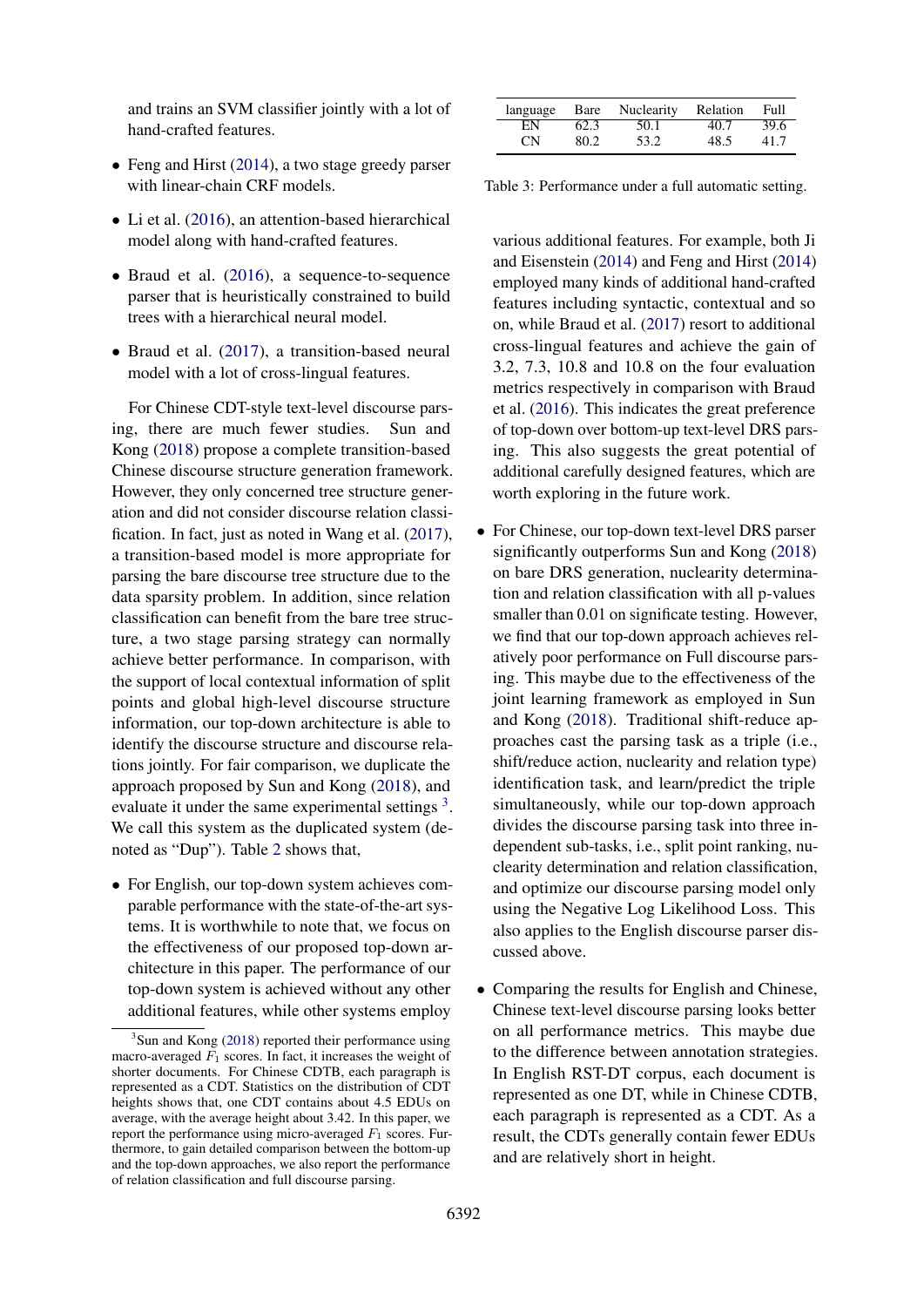|         |     |     | Bare |     | Nuc |     | Rel      |     | Full |
|---------|-----|-----|------|-----|-----|-----|----------|-----|------|
| Height  | Std |     |      |     |     |     | ᠰ        |     |      |
|         | 385 | 339 | 321  | 251 | 221 | 233 | 215      | 213 | 200  |
| 2       | 220 | 183 | 184  | 117 | 115 | 116 | 111      | 94  | 101  |
| 3       | 139 | 119 | 122  | 71  | 82  | 71  | 73       | 59  | 71   |
| 4       | 88  | 75  | 78   | 52  | 58  | 44  | 42       | 39  | 40   |
| 5       | 44  | 34  | 37   | 17  | 21  | 16  | 21       | 10  | 16   |
| 6       | 26  | 18  | 21   | 13  | 13  | 6   | 9        | 6   | 9    |
|         | 18  | 16  | 18   | 7   | 8   | 6   | 9        | 2   |      |
| $>= 8$  | 13  | 11  | 10   | 0   |     | 0   | $\theta$ | 0   |      |
| Overall | 933 | 795 | 791  | 535 | 521 | 497 | 486      | 426 | 445  |

Table 4: Performance over different DT levels. ("\" - Top down approach, "\" - Bottom up approach)

# 4.2.2 End-to-end Performance

Next, Table 3 shows the performance of the endto-end text-level discourse parser under a full automatic setting. Here, we use the two EDU detectors proposed by Li et al. (2018) and Li et al. (2013) to achieve the auto EDUs for English and Chinese respectively, and the berkeley parser $4$  to achieve automatic parse trees. From the results shown in Table 3 we can find that, in comparison with the overall performance using gold standard EDUs shown in Table 2, there is a significant performance reduction on all the indicators. This indicates the heavy impact of EDU segmentation.

# 4.2.3 Detailed Analysis

Finally, we take Chinese as an example for a detailed comparative analysis. We duplicate the approach proposed by Sun and Kong (2018) and take this duplicated system as the representative of the bottom-up approach.

Table 4 first compares the results over different DT levels with the gold standard numbers and the correctly identified numbers. It should be noted that, correctly determined nuclearity means both the bare tree node and its nuclearity are correctly recognized. Correctly determined relation means both the bare node and its relation are correctly recognized, and full means all three aspects are correctly recognized. From the results we can find that, in comparison with the bottom-up approach, the top-down approach can achieve better performance on Bare, Nuc and Rel metrics, while for Full-metric, the performance reduces slightly. Just as noted above, this is due to the difference between the joint learning frameworks behind these two approaches. Among three aspects, the improvement of nuclearity is most, and bare tree structure is weakest. At each level, the performance of these

| Approach | NΝ   | NS   | SN   |
|----------|------|------|------|
|          | 67.0 | 42.2 | 33.7 |
|          | 67.6 | 35.4 | 24.5 |

Table 5: Performance on nuclearity determination.

|   | EDU Num   | Bare | <b>Nuc</b> | Rel  |
|---|-----------|------|------------|------|
| ↑ | $1 - 5$   | 94.8 | 57.9       | 52.0 |
|   | $6 - 10$  | 87.0 | 60.7       | 58.6 |
|   | $11 - 15$ | 78.0 | 50.1       | 45.4 |
|   | $16 - 20$ | 56.2 | 25.0       | 25.0 |
|   | $21 - 25$ | 68.9 | 47.0       | 42.4 |
|   | $26 - 30$ | 65.4 | 26.9       | 11.5 |
| ↓ | $1 - 5$   | 97.0 | 67.1       | 56.6 |
|   | $6 - 10$  | 86.0 | 57.3       | 59.9 |
|   | $11 - 15$ | 75.2 | 50.3       | 41.4 |
|   | $16 - 20$ | 56.2 | 25.0       | 25.0 |
|   | $21 - 25$ | 76.6 | 57.7       | 40.8 |
|   | $26 - 30$ | 69.2 | 42.3       | 19.2 |

Table 6: Performance over different EDU numbers.

two approaches varies. This suggests that the bidirectional architecture may be an important direction in the future work.

Since the improvement of nuclearity is significant, we then list the detailed results of these two approaches over different nuclearity categories. Table 5 shows that our top-down approach can determine the "NS" and "SN" much better than the bottom-up approach. This is consistent with human perception.

We finally divide the DTs into six groups by EDU number and evaluate the two approaches over different groups. Table 6 shows the results. We can find that, our top-down approach achieves better performance on the first, fifth and sixth sets (i.e., the EDU number is  $1-5$ ,  $21-25$  and  $26-30$  respectively). This suggests that the proposed top-down approach may be more suitable for both end of DTs with others comparable.

<sup>4</sup> https://github.com/slavpetrov/berkeleyparser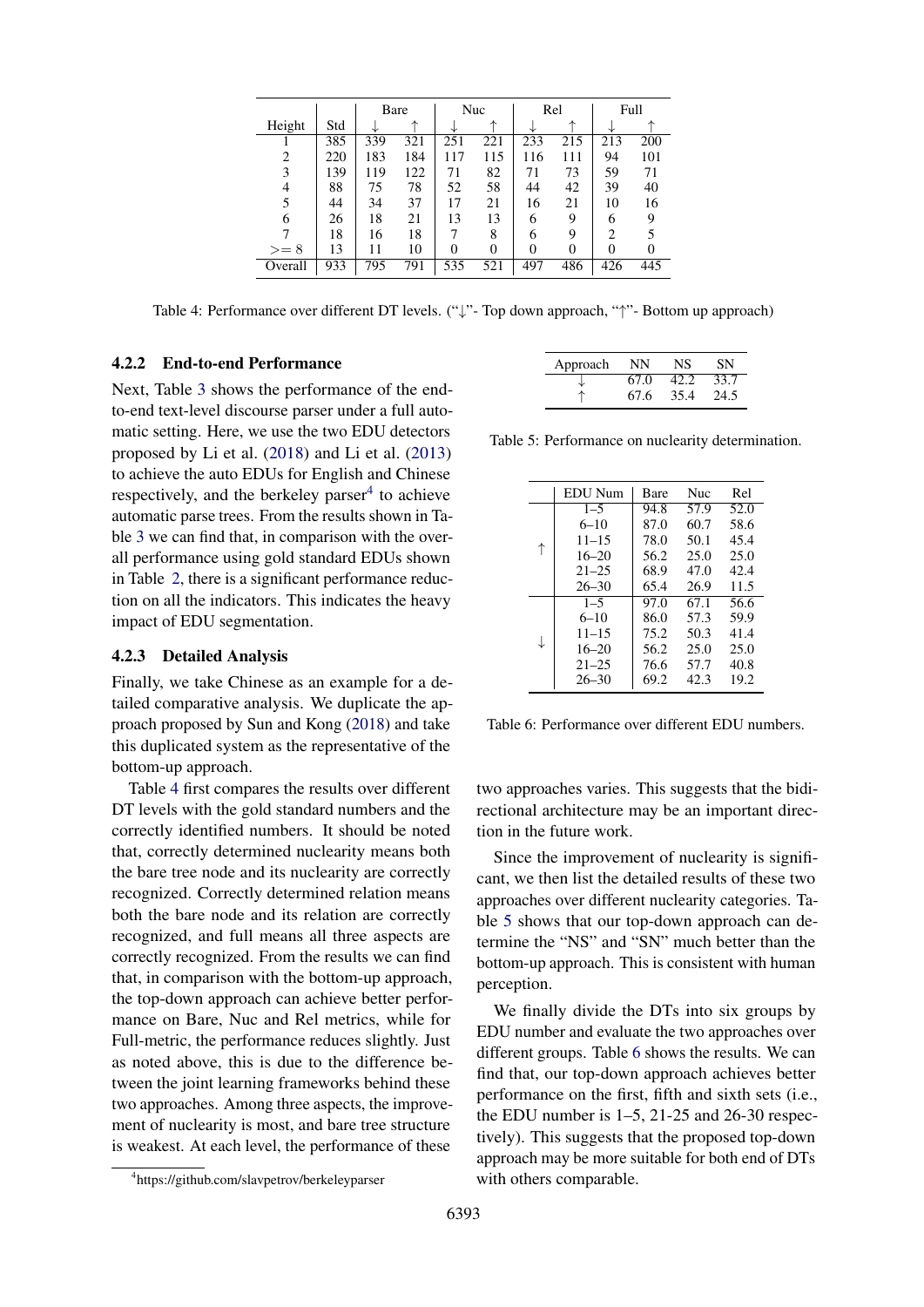# 5 Conclusion

In this paper, we propose a top-down neural architecture to text-level discourse parsing. In particular, we cast the discourse parsing task as a EDU split point ranking task, where a split point is classified to different levels according to its rank, and the EDUs associated with the split point are arranged accordingly. In this way, we can determine the complete discourse rhetorical structure as a hierarchical tree structure. Specifically, after encoding the EDUs and EDU split points, a encoder-decoder with an internal stack is employed to generate discourse tree recursively. Experimentation on the English RST-DT corpus and the Chinese CDTB corpus shows the great effectiveness of our proposed approach. In the future work, we will focus on more effective discourse parsing with additional carefully designed features and joint learning with EDU segmentation.

# Acknowledgements

The authors would like to thank the anonymous reviewers for the helpful comments. We are greatly grateful to Cheng Sun for his inspiring ideas and preliminary work. This work is supported by Artificial Intelligence Emergency Project 61751206 under the National Natural Science Foundation of China, Project 61876118 under the National Natural Science Foundation of China and the Priority Academic Program Development of Jiangsu Higher Education Institutions.

# References

- Chloé Braud, Maximin Coavoux, and Anders Søgaard. 2017. Cross-lingual RST discourse parsing. *arXiv preprint arXiv:1701.02946*.
- Chloé Braud, Barbara Plank, and Anders Søgaard. 2016. Multi-view and multi-task training of RST discourse parsers. In *Proceedings of COLING 2016*, pages 1903–1913.
- Lynn Carlson and Daniel Marcu. 2001. Discourse tagging reference manual. *ISI Technical Report ISI-TR-545*, 54:56.
- Kyunghyun Cho, Bart van Merrienboer, Caglar Gulcehre, Dzmitry Bahdanau, Fethi Bougares, Holger Schwenk, and Yoshua Bengio. 2014. Learning phrase representations using RNN encoder–decoder for statistical machine translation. In *Proceedings of EMNLP 2014*, pages 1724–1734.
- Eunsol Choi, Hannah Rashkin, Luke Zettlemoyer, and Yejin Choi. 2016. Document-level sentiment inference with social, faction, and discourse context. In *Proceedings of ACL 2016*, pages 333–343.
- Qianyin Dai, Longyin Zhang, and Fang Kong. 2019. Event temporal relation identification based on dependency and discourse relation.
- Timothy Dozat and Christopher D. Manning. 2017. Deep biaffine attention for neural dependency parsing. In *Proceedings of ICLR 2017*.
- Vanessa Wei Feng and Graeme Hirst. 2014. A lineartime bottom-up discourse parser with constraints and post-editing. In *Proceedings of ACL 2014*, pages 511–521.
- Naman Goyal and Jacob Eisenstein. 2016. A joint model of rhetorical discourse structure and summarization. In *Proceedings of the Workshop on Structured Prediction for NLP*, pages 25–34.
- Michael Heilman and Kenji Sagae. 2015. Fast rhetorical structure theory discourse parsing. *arXiv preprint arXiv:1505.02425*.
- Hugo Hernault, Helmut Prendinger, Mitsuru Ishizuka, et al. 2010. Hilda: A discourse parser using support vector machine classification. *Dialogue & Discourse*, 1(3).
- Yangfeng Ji and Jacob Eisenstein. 2014. Representation learning for text-level discourse parsing. In *Proceedings of ACL 2014*, pages 13–24.
- Yangfeng Ji and Noah A. Smith. 2017. Neural discourse structure for text categorization. In *Proceedings of ACL 2017*, pages 996–1005.
- Shafiq Joty, Giuseppe Carenini, Raymond Ng, and Yashar Mehdad. 2013. Combining intra-and multisentential rhetorical parsing for document-level discourse analysis. In *Proceedings of ACL 2013*, pages 486–496.
- Jing Li, Aixin Sun, and Shafiq Joty. 2018. Segbot: A generic neural text segmentation model with pointer network. In *IJCAI*, pages 4166–4172.
- Jiwei Li, Rumeng Li, and Eduard Hovy. 2014a. Recursive deep models for discourse parsing. In *Proceedings of EMNLP 2014*, pages 2061–2069.
- Qi Li, Tianshi Li, and Baobao Chang. 2016. Discourse parsing with attention-based hierarchical neural networks. In *Proceedings of EMNLP 2016*, pages 362– 371.
- Sujian Li, Liang Wang, Ziqiang Cao, and Wenjie Li. 2014b. Text-level discourse dependency parsing. In *Proceedings of ACL 2014*, pages 25–35.
- Yancui Li, wenhe Feng, jing Sun, Fang Kong, and Guodong Zhou. 2014c. Building chinese discourse corpus with connective-driven dependency tree structure. In *Proceedings of EMNLP 2014*, pages 2105–2114.